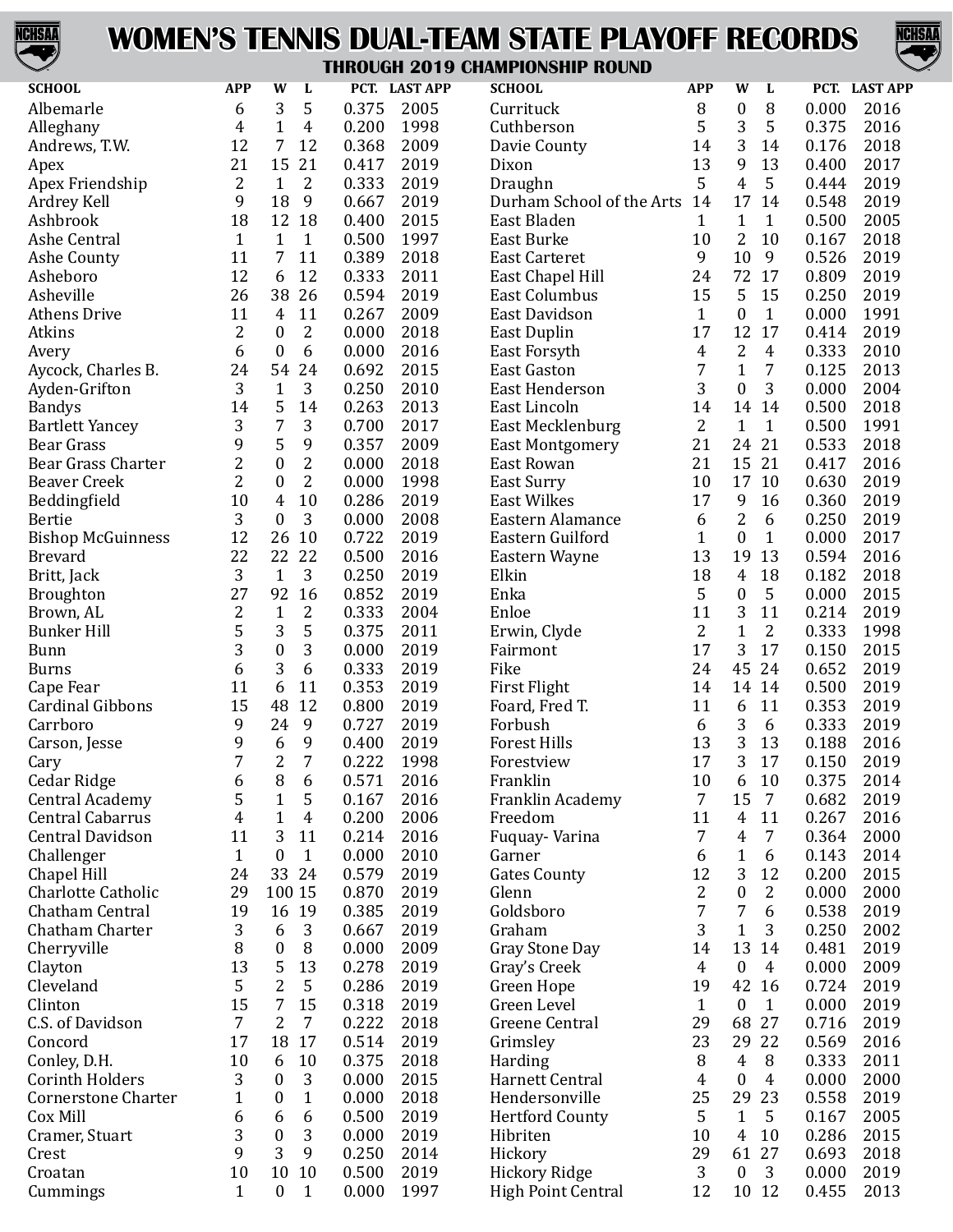

# **WOMEN'S TENNIS DUAL-TEAM STATE PLAYOFF RECORDS**



#### **THROUGH 2019 CHAMPIONSHIP ROUND**

| <b>SCHOOL</b>             | <b>APP</b>     | W                | L                |       | PCT. LAST APP | U I J VIIAN<br>VIVUIII HUVIID<br><b>SCHOOL</b> | <b>APP</b>     | W                | L                |       | PCT. LAST APP |
|---------------------------|----------------|------------------|------------------|-------|---------------|------------------------------------------------|----------------|------------------|------------------|-------|---------------|
|                           |                |                  |                  |       |               |                                                |                |                  |                  |       |               |
| <b>Highland Tech</b>      | 3              | $\boldsymbol{0}$ | 3                | 0.000 | 2019          | North Henderson                                | 4              | $\mathbf{1}$     | 4                | 0.200 | 2015          |
| Hobbton                   | $\mathbf{1}$   | $\boldsymbol{0}$ | $\mathbf{1}$     | 0.000 | 1997          | North Iredell                                  | 9              | $\sqrt{2}$       | 9                | 0.182 | 2016          |
| Hoggard                   | 23             | 29               | 23               | 0.558 | 2019          | North Johnston                                 | 4              | $\mathbf{1}$     | 4                | 0.200 | 2019          |
| <b>Hoke County</b>        | $\mathbf{1}$   | $\boldsymbol{0}$ | $\mathbf{1}$     | 0.000 | 2001          | North Lenoir                                   | 4              | $\overline{2}$   | 4                | 0.333 | 2015          |
| <b>Holly Springs</b>      | 3              | $\boldsymbol{0}$ | 3                | 0.000 | 2019          | North Lincoln                                  | 10             | 6                | 10               | 0.375 | 2015          |
| Holmes                    | 22             | 30               | 22               | 0.577 | 2019          | North Mecklenburg                              | 18             | 10               | 18               | 0.357 | 2017          |
| Hopewell                  | 3              | $\mathbf{0}$     | 3                | 0.000 | 2007          | North Moore                                    | 3              | 3                | 3                | 0.500 | 1997          |
| Hough                     | 10             | 11               | 10               | 0.524 | 2019          | North Rowan                                    | 6              | 6                | 6                | 0.500 | 2018          |
| Hunt, James B.            | 17             | 10               | 17               | 0.370 | 2014          | North Stanly                                   | 12             | 3                | 12               | 0.200 | 2019          |
| Independence              | 6              | $\boldsymbol{0}$ | 6                | 0.000 | 2019          | <b>North Stokes</b>                            | 21             | 45               | 15               | 0.750 | 2018          |
| Jack Britt                | 10             | $\overline{c}$   | 10               | 0.167 | 2015          | North Surry                                    | $\overline{4}$ | $\boldsymbol{0}$ | 4                | 0.000 | 2002          |
| Jacksonville              | 9              | 3                | $\boldsymbol{9}$ | 0.250 | 2019          | North Wilkes                                   | $\overline{2}$ | $\boldsymbol{0}$ | $\overline{2}$   | 0.000 | 1999          |
| James Kenan               | $\mathbf{1}$   | $\boldsymbol{0}$ | $\mathbf{1}$     | 0.000 | 2005          | Northeast Guilford                             | 4              | 5                | $\overline{4}$   | 0.556 | 2004          |
| Jefferson, Thomas         | 5              | $\mathbf{1}$     | 5                | 0.167 | 2019          | Northeastern                                   | 6              | $\mathbf{1}$     | 6                | 0.143 | 2018          |
| Jones Senior              | $\mathbf{1}$   | $\boldsymbol{0}$ | $\mathbf{1}$     | 0.000 | 2019          | Northern Durham                                | 4              | $\overline{c}$   | 4                | 0.333 | 2006          |
|                           | 19             | 18               | 19               | 0.486 | 2014          | Northern Guilford                              | 9              | $\overline{7}$   | 9                | 0.438 | 2019          |
| Jordan, C.E.              |                |                  | 23               |       |               |                                                |                |                  |                  |       |               |
| Jordan-Matthews           | 28             | 43               |                  | 0.652 | 2018          | Northern Nash                                  | 1              | $\boldsymbol{0}$ | $\mathbf{1}$     | 0.000 | 2000          |
| Kenan, James              | 7              | 5                | $\overline{7}$   | 0.417 | 2004          | Northern Vance                                 | 9              | $\mathbf{1}$     | 9                | 0.100 | 2003          |
| <b>Kings Mountain</b>     | 12             | 5                | 12               | 0.294 | 2018          | Northwest Cabarrus                             | 13             | 12               | 13               | 0.480 | 2013          |
| Kinston                   | 7              | $\boldsymbol{0}$ | $\overline{7}$   | 0.000 | 2010          | Northwest Guilford                             | 24             | 13               | 24               | 0.351 | 2019          |
| Lake Norman               | 13             | 11               | 13               | 0.458 | 2019          | Northwood                                      | 8              | $\overline{4}$   | $\, 8$           | 0.333 | 2016          |
| Lake Norman Charter       | 9              | 25               | 6                | 0.806 | 2019          | Oak Grove                                      | $\overline{2}$ | 3                | $\overline{2}$   | 0.600 | 2019          |
| Laney, E.A.               | 11             | $\boldsymbol{9}$ | 11               | 0.450 | 2015          | Olympic                                        | $\mathbf{1}$   | $\boldsymbol{0}$ | $\mathbf{1}$     | 0.000 | 2011          |
| Ledford                   | 20             | 10               | 20               | 0.333 | 2017          | Owen                                           | 10             | $\mathbf{1}$     | 10               | 0.091 | 2019          |
| Lee County                | 4              | $\mathbf{1}$     | $\overline{4}$   | 0.200 | 2018          | Page                                           | 25             | 45               | 21               | 0.682 | 2019          |
| Leesville Rd.             | 6              | 6                | 6                | 0.500 | 2016          | Panther Creek                                  | 11             | 26               | $\boldsymbol{9}$ | 0.786 | 2019          |
| Lejeune                   | 19             | 11               | 19               | 0.367 | 2019          | Parkwood                                       | 4              | $\mathbf{1}$     | 4                | 0.200 | 2014          |
| Lexington                 | 15             | 15               | 15               | 0.500 | 2015          | Pasquotank                                     | 3              | $\boldsymbol{0}$ | 3                | 0.000 | 2007          |
| Lincolnton                | 9              | 8                | 9                | 0.471 | 2006          | Patton                                         | 5              | $\boldsymbol{0}$ | 5                | 0.000 | 2012          |
| Lincoln Charter           | 3              | $\mathbf{1}$     | 3                | 0.250 | 2019          | Pender                                         | 7              | $\overline{c}$   | $\overline{7}$   | 0.222 | 2012          |
| Louisburg                 | $\overline{7}$ | $\boldsymbol{0}$ | $\overline{7}$   | 0.000 | 2018          | Person                                         | 4              | $\boldsymbol{0}$ | 4                | 0.000 | 2013          |
| Lumberton                 | 17             | $\boldsymbol{0}$ | 17               | 0.000 | 2015          | Piedmont                                       | 13             | 15               | 13               | 0.536 | 2004          |
| Maiden                    | 10             | 16               | 9                | 0.640 | 2019          | Pine Forest                                    | 9              | 3                | 9                | 0.250 | 2019          |
| Mallard Creek             | 3              | $\mathbf{1}$     | 3                | 0.250 | 2015          | Pine Lake Preparatory                          | 5              | 9                | $\overline{4}$   | 0.692 | 2019          |
| Manteo                    | 10             | $\overline{c}$   | 10               | 0.167 | 2018          | Pinecrest                                      | 28             | 14               | 28               | 0.333 | 2019          |
| Marvin Ridge              | 11             | 22               | 9                | 0.710 | 2018          | Pisgah                                         | 6              | 2                | 6                | 0.250 | 2019          |
| McDowell                  | 2              | $\boldsymbol{0}$ | 2                | 0.000 | 1991          | Polk County                                    | 13             | 3                | 13               | 0.188 | 2019          |
|                           | 13             |                  | 13               |       | 2019          |                                                |                | 3                |                  | 0.214 | 2019          |
| McMichael, Dalton         |                | 7<br>3           |                  | 0.350 |               | Porter Ridge                                   | 11             |                  | 11               |       |               |
| Middle Creek              | 5              |                  | 5                | 0.375 | 2017          | Princeton                                      | 2              | 1                | 2                | 0.333 | 2017          |
| Millbrook                 | 15             | 11               | 15               | 0.423 | 2014          | Providence                                     | 26             | 50               | 26               | 0.658 | 2019          |
| Monroe                    | 5              | $\mathbf{1}$     | 5                | 0.167 | 2002          | Providence-Grove                               | 3              | $\mathbf{1}$     | 3                | 0.250 | 2015          |
| <b>Montgomery Central</b> | $\mathbf{1}$   | $\mathbf{1}$     | $\mathbf{1}$     | 0.500 | 2019          | <b>Purnell Swett</b>                           | 3              | $\boldsymbol{0}$ | 3                | 0.000 | 2008          |
| Mooresville               | 17             | 13               | 17               | 0.433 | 2019          | Ragsdale                                       | 13             | 8                | $\overline{2}$   | 0.800 | 2016          |
| Morehead                  | 18             | 16 18            |                  | 0.471 | 2012          | Raleigh Charter                                | 12             | 33               | 9                | 0.786 | 2019          |
| <b>Mount Airy</b>         | 24             | 47               | 21               | 0.691 | 2019          | Reagan                                         | 10             | 6                | 10               | 0.375 | 2019          |
| Mount Pleasant            | 13             | $\mathbf{1}$     | 13               | 0.071 | 2019          | Red Springs                                    | 7              | 2                | $\overline{7}$   | 0.222 | 2000          |
| Mount Tabor               | 17             | 10               | 17               | 0.370 | 2018          | Reidsville                                     | 18             | 11               | 18               | 0.379 | 2012          |
| <b>Mountain Heritage</b>  | 3              | $\mathbf{1}$     | 3                | 0.250 | 2010          | Research Triangle                              | $\mathbf{1}$   | 3                | $\mathbf{1}$     | 0.750 | 2019          |
| <b>Myers Park</b>         | 28             | 80               | 26               | 0.755 | 2019          | Reynolds, A.C.                                 | 21             | 8                | 21               | 0.276 | 2017          |
| North Johnston            | $\mathbf{1}$   | $\boldsymbol{0}$ | $\mathbf{1}$     | 0.000 | 2008          | Reynolds, R.J.                                 | 27             | 49               | 26               | 0.653 | 2019          |
| Nash Central              | 3              | 8                | 3                | 0.727 | 2012          | <b>Richmond Senior</b>                         | 3              | $\mathbf{1}$     | 3                | 0.250 | 2018          |
| NC Sch Science/Math       | 20             | 48               | 16               | 0.750 | 2019          | <b>River Mill Academy</b>                      | 1              | 2                | $\mathbf{1}$     | 0.667 | 2010          |
| New Bern                  | 9              | $\mathbf{1}$     | 9                | 0.100 | 2019          | Riverside                                      | 7              | $\mathbf{1}$     | 7                | 0.125 | 2015          |
| New Hanover               | 18             | 20               | 18               | 0.526 | 2019          | Riverside (Martin)                             | 9              | $\overline{2}$   | 9                | 0.182 | 2019          |
| Newton-Conover            | 18             | 10               | 18               | 0.357 | 2014          | Roanoke                                        | 11             | $\overline{7}$   | 11               | 0.389 | 2000          |
| North Buncombe            | 7              | 2                | $\overline{7}$   | 0.222 | 2014          | Roanoke Rapids                                 | 20             | 33               | 19               | 0.635 | 2018          |
| North Davidson            | 5              | $\mathbf{1}$     | 5                | 0.167 | 2019          | Roberson, T.C.                                 | 27             | 41               | 23               | 0.641 | 2019          |
|                           | 6              | 3                | 6                | 0.333 | 2015          |                                                | 7              |                  | 7                | 0.000 | 2013          |
| North Duplin              |                | $\mathbf{0}$     |                  |       |               | Robinson, Jay M.                               |                | $\boldsymbol{0}$ |                  |       |               |
| Northhampton-East         | $\mathbf{1}$   |                  | $\mathbf{1}$     | 0.000 | 2011          | Rockingham County                              | 7              | $\mathbf{1}$     | 7                | 0.125 | 2019          |